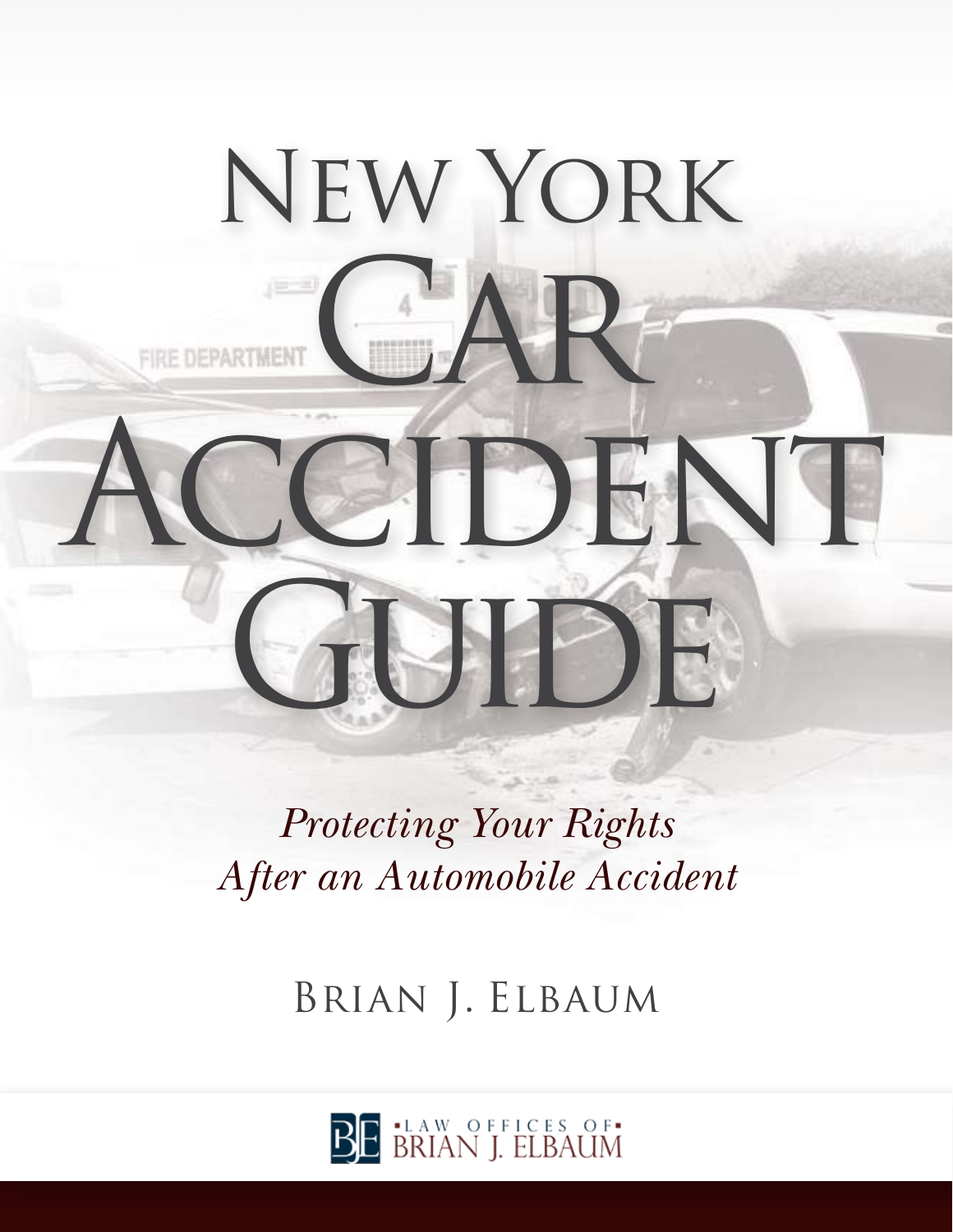

If you have suffered serious personal injuries in a car accident which occurred in New York, we offer our most sincere sympathy. Many people who suffer personal injuries are understandably overwhelmed. You may be wondering, "What happens now? Who should I speak with and when? If I hire an attorney to represent me,

when will my case end? How will I pay my bills if I can't work? And how much and when, if ever, will I be paid?"

First, it is very important to hire an attorney as soon as possible. As noted below, the filing deadlines to protect your potential No-Fault benefits and lawsuit award should be dealt with immediately by you and your attorney.

## No Fault Insurance in New York

In New York, if you are injured in a car accident (also called a motor vehicle or automobile accident), your options to recover damages may be limited by the "No Fault" law.

New York is a "No Fault" car insurance state. This means that if you are injured in a car accident, you must first file a No Fault claim under your own car insurance policy in order to receive money for your medical bills and certain other limited types of economic losses, regardless of who caused the accident.

No Fault deadlines are short and require immediate action. Ask your attorney to help you file all necessary No Fault paperwork on time.

In addition, if your injury qualifies as a "Serious Injury" you may sue the other driver ("defendant") in court for damages. A "Serious Injury" includes any of the following: significant disfigurement, broken bone, permanent limitation of use of a body organ, significant limitation of use of a body function or system or a substantially full disability which lasts for at least 90 days.

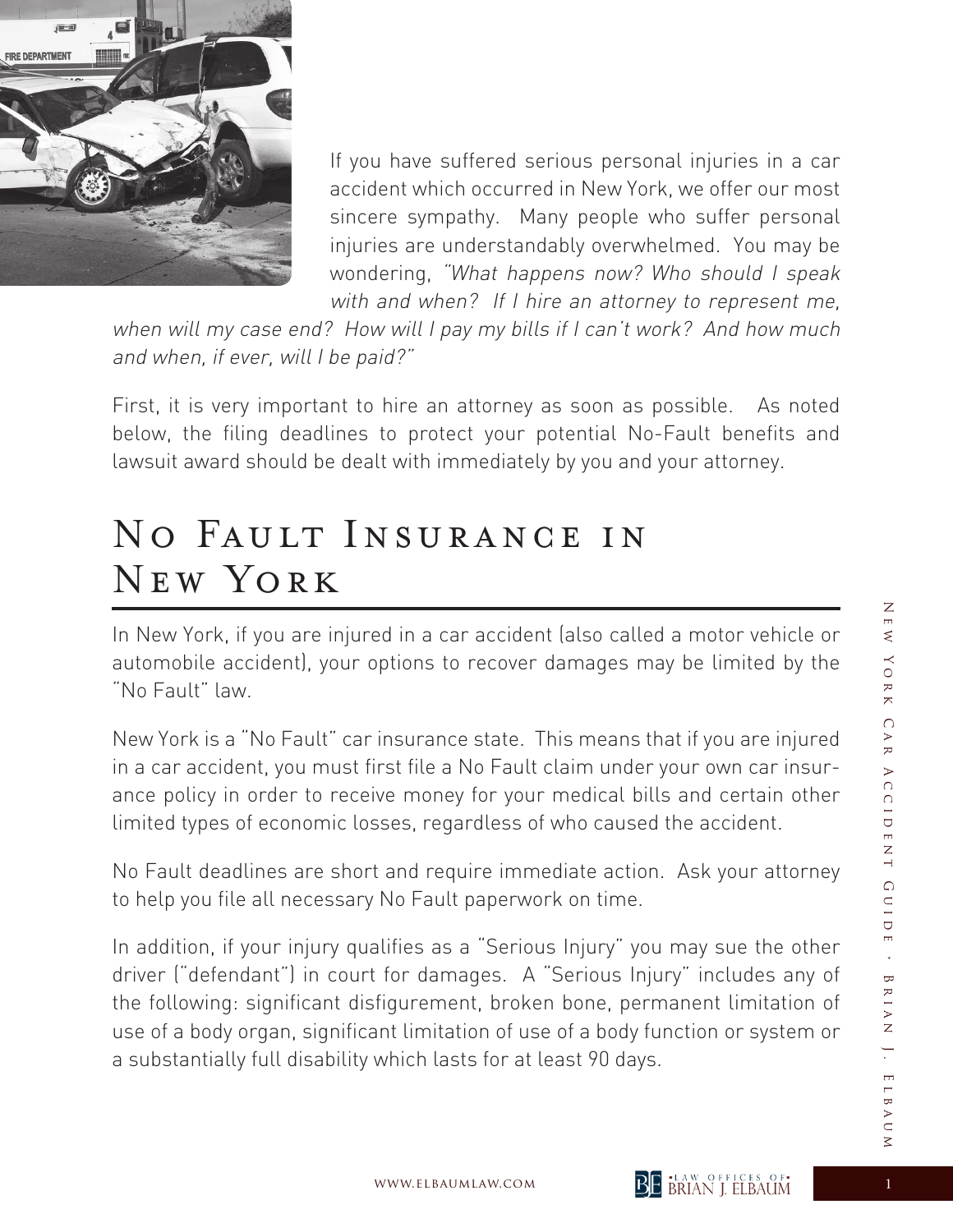If your injuries qualify as a "Serious Injury," you and your attorney need to prove that the defendant you are suing owed you a duty of care, that they failed to perform this duty of care either by their action or failure to act while driving their car or vehicle, that this defendant caused the accident and is therefore responsible for your injuries and that your injuries resulted in money or other types of damages.



# GETTING Compensation if You Partially CAUSED THE ACCIDENT

It should be noted that, in New York, if you are found

to be partially responsible for the car accident, then your awarded damages may be reduced accordingly. This would be defined as your proportion of fault, or "comparative/contributory negligence."

Overall, the types of damages that may possibly be awarded to you in a car accident case include: medical expenses, lost wages, loss of enjoyment of life, rehabilitation expenses, life planning expenses, and pain and suffering, which is often the largest portion of damages awarded. Unlike some states, New York does not limit the amount of pain and suffering damages that may be awarded to you.

On the other hand, if you should die during either the car accident, or afterwards, your case changes from a car accident personal injury case to a wrongful death case in which your family may be awarded damages. In that situation, No Fault insurance will also pay your estate a separate funeral benefit. Your estate could also possibly recover other special damages due to your death, including damages for financial loss to your immediate family as well as damages for loss of parental guidance, regardless of the age of your surviving children.

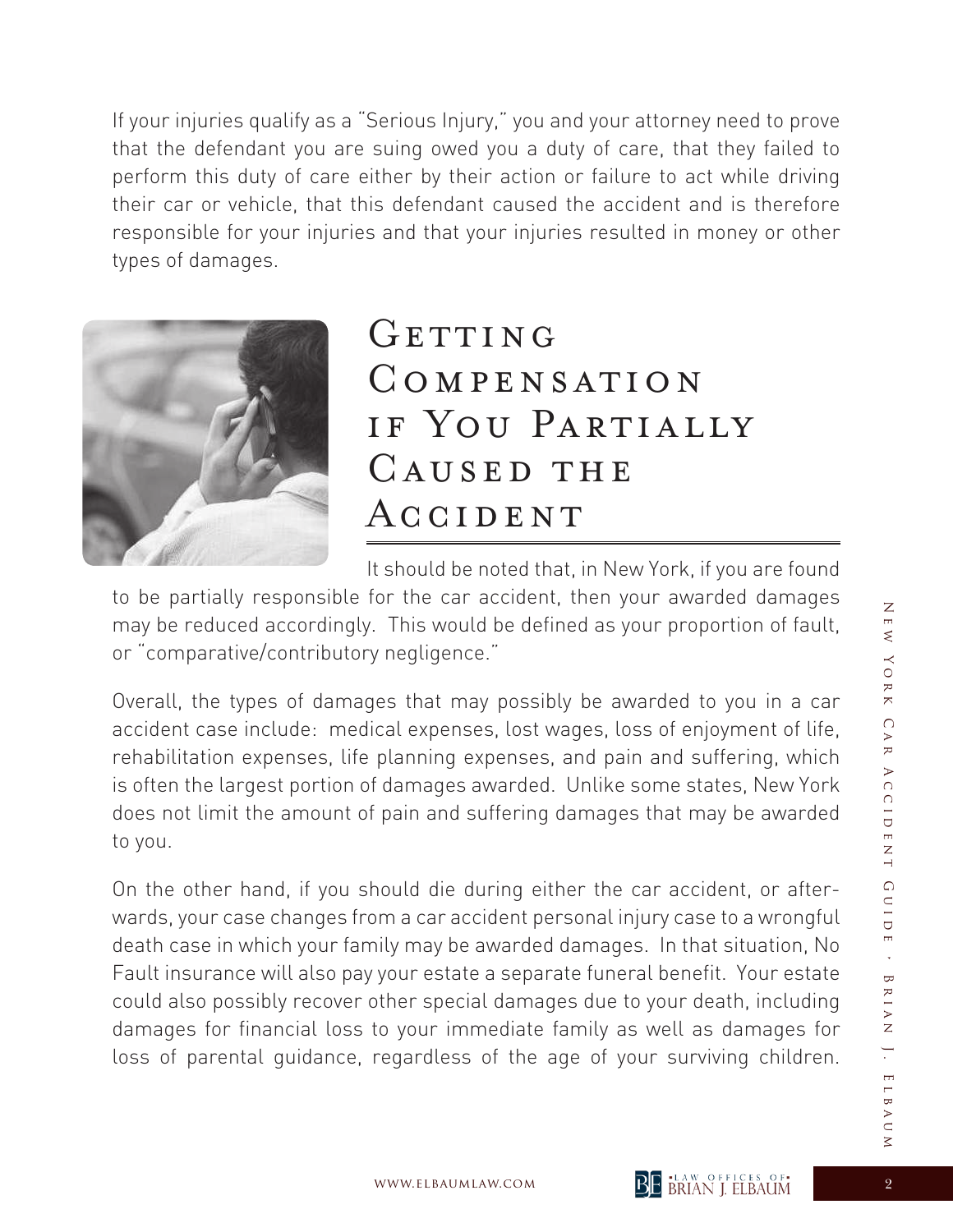Also, your estate may be eligible to recover damages for any fear of immediate impending death that was felt by you immediately before your death.

# BENEFITS OF HIRING a New York Car ACCIDENT ATTORNEY

It is very important to hire an attorney as soon as possible. In New York, most car accident cases must be sued against the defendant or defendants who caused the accident within 3 years from the date of injury. This 3-year period is



called the "statute of limitations." If you fail to sue your case with the court within the 3-year period, your case will be thrown out and you will be unable to obtain either a fair settlement or damage award at trial.

Also, if your car accident case involves a New York government ("municipality") defendant driver and/or vehicle, you must serve a Notice of Claim upon the municipality within 90 days after the date of your injury. The municipality is then allowed to question you at a "50-h" hearing. Following this hearing, if you wish to sue the municipality for your car accident personal injuries you must do so within 1 year and 90 days of your injury, unless the injured party is a child or incompetent. This is the municipality "statute of limitations." If you fail to follow these time-lines, you will be unable to obtain either a fair settlement or trial award against the municipality.

Please note that, if you are injured while you are driving in your capacity as a worker or employee, you may need to file a worker's/workman's compensation claim to protect your rights. Ask your attorney.

Another reason to hire an attorney right away is that memories, witnesses and evidence of your car accident case will tend to fade away over time. Prompt investigation of the facts by your attorney will help make sure your case's evidence is protected for your benefit.

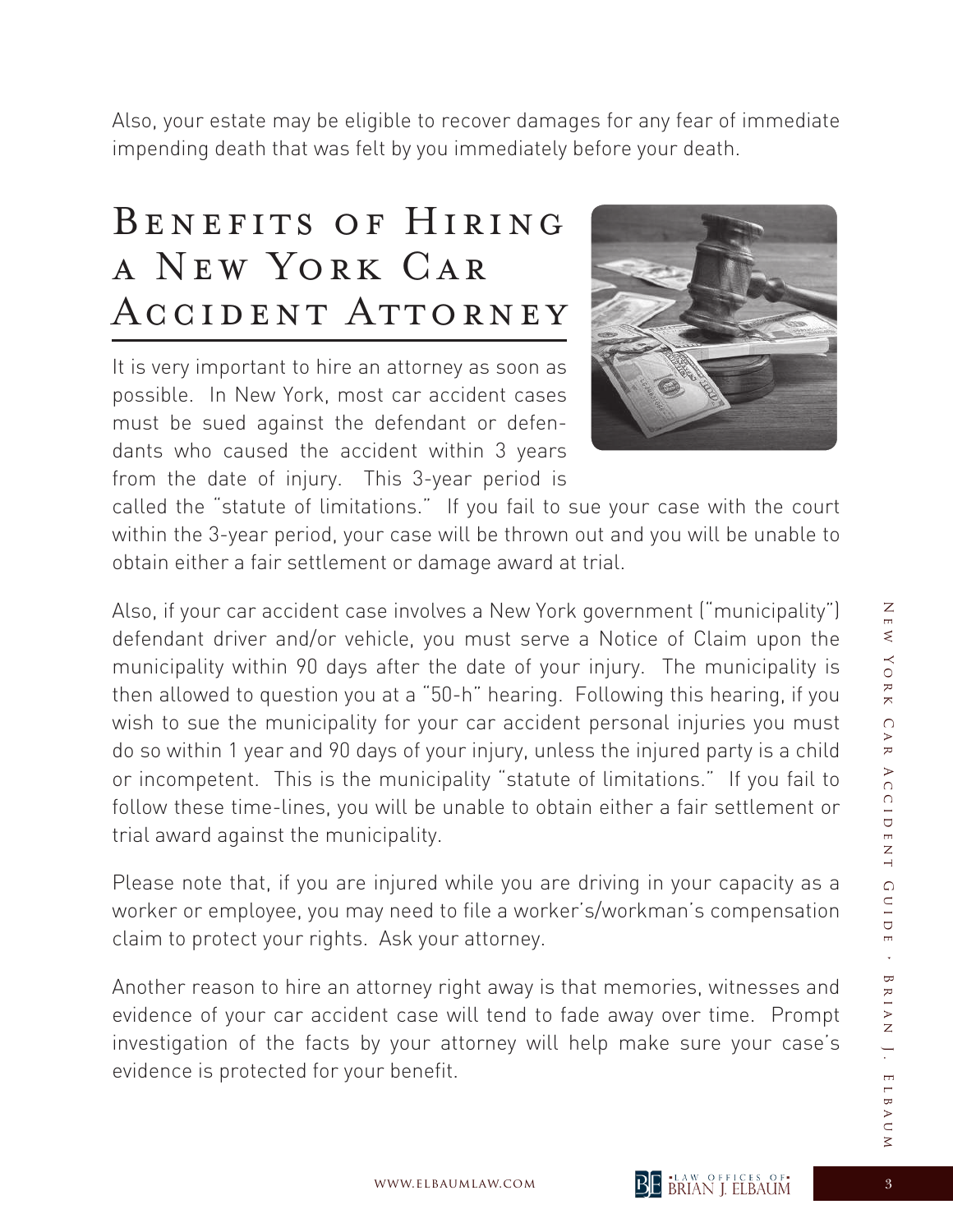# FINDING THE RIGHT ATTORNEY FOR YOUR CASE

When interviewing possible attorneys to represent you, always ask whether the initial consultation will be free or "complimentary." Be sure to ask friends, business contacts, and family for referrals to attorneys who have strong trial experience in car accident cases. Do not hire an attorney who is merely a general practitioner or handles cases in several different areas of the law. You need an attorney who specializes in car accident cases.

In addition, while interviewing possible attorneys to represent you, ask them how many trials they have personally handled in car accident cases. The defendant's insurance company will be much more willing to make reasonable settlement offers to settle your car accident case if they know your attorney is an extremely experienced trial attorney in these types of cases.

When you interview possible attorneys, be sure to ask whether you will be regularly dealing with them directly, or their junior associate, paralegal, or nurse.

Most car accident attorneys will expect to be paid roughly  $1/3^{rd}$  of any legal recovery you may receive, whether through settlement or trial award. However, you do not have to pay any money out of pocket to hire the attorney to represent you and it is the attorney who pays all of your case's expenses and out of pocket costs up front, such as filing fees, office expenses and hiring expert witnesses to prove fault ("liability"), and/or the amount of your damages.

It is important to respond quickly to any question or request for information that your attorney sends to you. The faster you respond, the faster he can move your car accident case along. However, if you feel that your attorney does not return your calls, e-mails or texts quickly, consider changing attorneys.

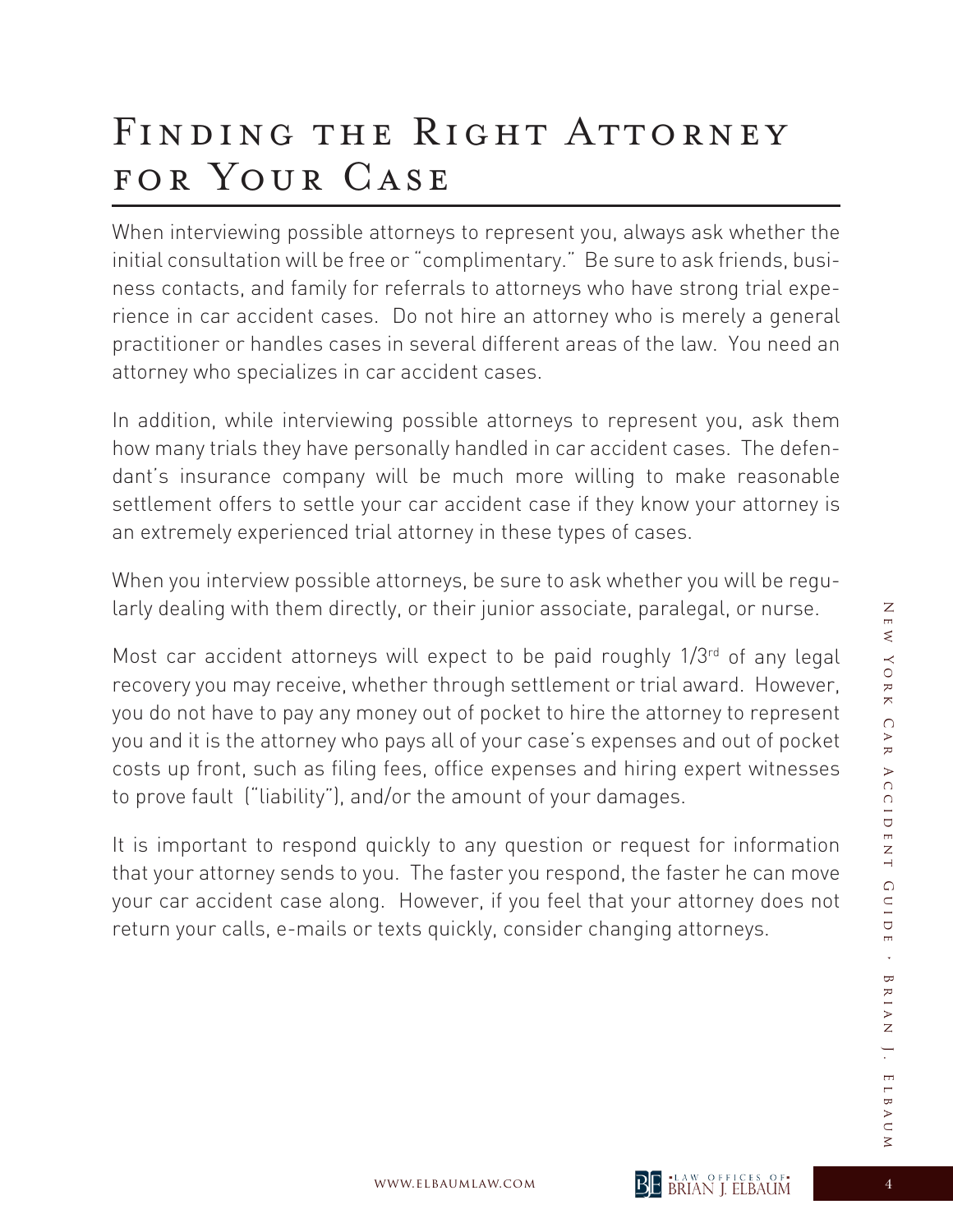# Importance of Seeking MEDICAL ATTENTION

If you have suffered a serious personal injury, seek Medical attention immediately. Some injuries, pain, and limitations are not immediately noticeable and may take time to develop. You may not even be aware that you have suffered an injury immediately after your car accident. Your attorney will recommend a doctor to you so that all of your injuries may be properly documented and treated.

The longer you wait to seek medical attention, the harder it may be for your attorney to relate your injuries to your car accident and therefore prove your case.



## THE INSURANCE Companies Aren't YOUR FRIENDS

If you are contacted by a representative of the defendant's insurance company, do not respond. The insurance company is not on your side. They represent the defendant that you may be suing. After you hire your attorney, ask your attorney to

respond to the insurance company.

If the insurance company makes an early settlement offer to you in order to settle your car accident case, you should understand that the offer will be low and nowhere near the amount you could possibly receive through a later settlement or trial.

Beware – accepting an early settlement offer will prevent you from proceeding with your car accident lawsuit against the defendant that the insurance company represents. Insurance companies usually make much higher settlement offers

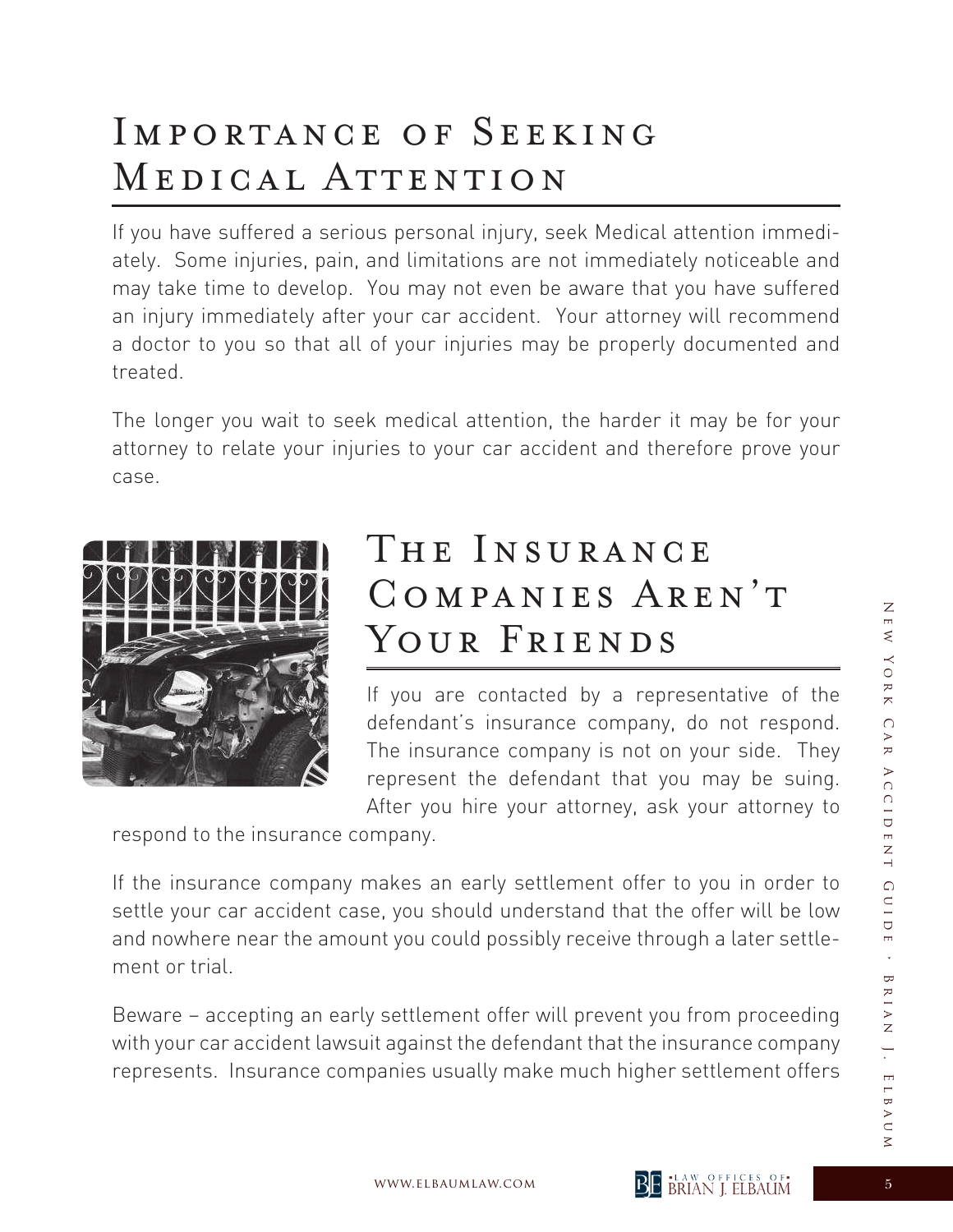once a car accident case approaches its trial date, especially if your attorney is known to have a good deal of car accident trial experience.

Overall, the legal process is slow, but we will push the insurance companies to move faster. We will do everything in our power to make this take as little time as possible.

There are many other types of personal injury cases that may be sued in New York. They include: slip and fall, motorcycle, dog bite, wrongful death, products liability, asbestos, construction, medical malpractice and nursing home neglect, to name only a few.

 If you need a strong and dedicated New York car accident attorney, please call us today for a free consultation.



# FREQUENTLY ASKED Questions | New YORK CAR ACCIDENT GUIDE

#### *What Do I Do After an Accident?*

The first step I think is to find an attorney that handles personal injury car accident litigation in New York. That would be the first step. Second step is you want to make sure that you're seeking the medical attention that you need. In New York, you have to prove that your injury is serious enough to justify compensation. If you've suffered an injury and you're experiencing pain in your neck, your back, wherever the case may be, or your knee, or you broke your arm, your leg, you need to seek medical attention. You need to follow your doctor's advice and do exactly what it is that they want you to do to help you get better; that's very important.

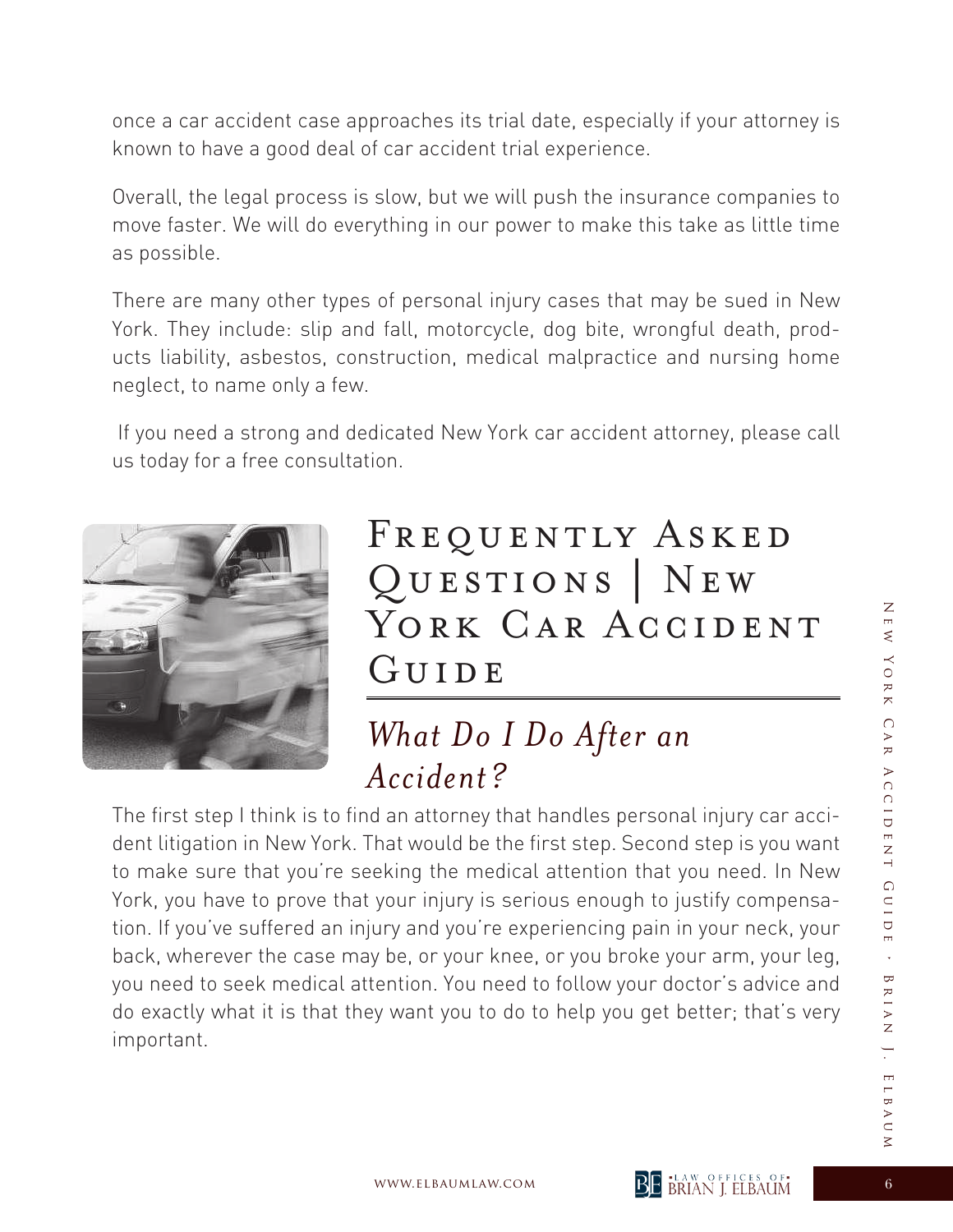# *How do I Pick the Right Attorney for Me?*

First, you want to make sure the attorney practices personal injury law, specifically personal injury litigation. An estate attorney is not going to help you. They may want to take your case, but they're not experienced in the nuances that exist relevant to personal injury litigation.

You want an attorney that you can feel comfortable with; I think that's very important. You want to sit down with that attorney; not with a paralegal; not with the legal assistant. You want to sit down with the attorney, and you want to talk to the attorney, ask the attorney questions. How do you feel after you've had that conference with the attorney? I think that's very important, too.

Finally, it's important to understand that some law firms are mid-size, some are big. Some law firms are set up where you never really talk to the attorney. You talk to a paralegal or a legal assistant. It's very rare that you sit down with an attorney. That's also something to think about when choosing the right attorney to handle your case.

## *What Mistakes Can I Avoid After An Accident?*

I just had a call the other day from a client who was in an accident two months earlier and called me to pursue a claim against the driver that caused the accident, but she never went to see a doctor initially. She said her back and neck were bothering her. They were bothering her from the outset when the accident happened.

I said, "Why didn't you go to the hospital?" I hear various answers. "I had to get home to my children," or sometimes, "I had to get to work, but it was really bothering me." Why didn't you go see a doctor between then and now? Same reasons: I was too busy. I had to go to work. It's a problem. If you've suffered an injury and you're experiencing pain, you need to seek medical attention right away. That's one problem that I often see, and I think it's one of the biggest ones.

The second biggest one is when a client is not honest with the attorney. When a client comes to see me, I'm going to ask questions like, "Were you ever in an accident before? Did you ever suffer an injury to your neck, back, knee, whatever



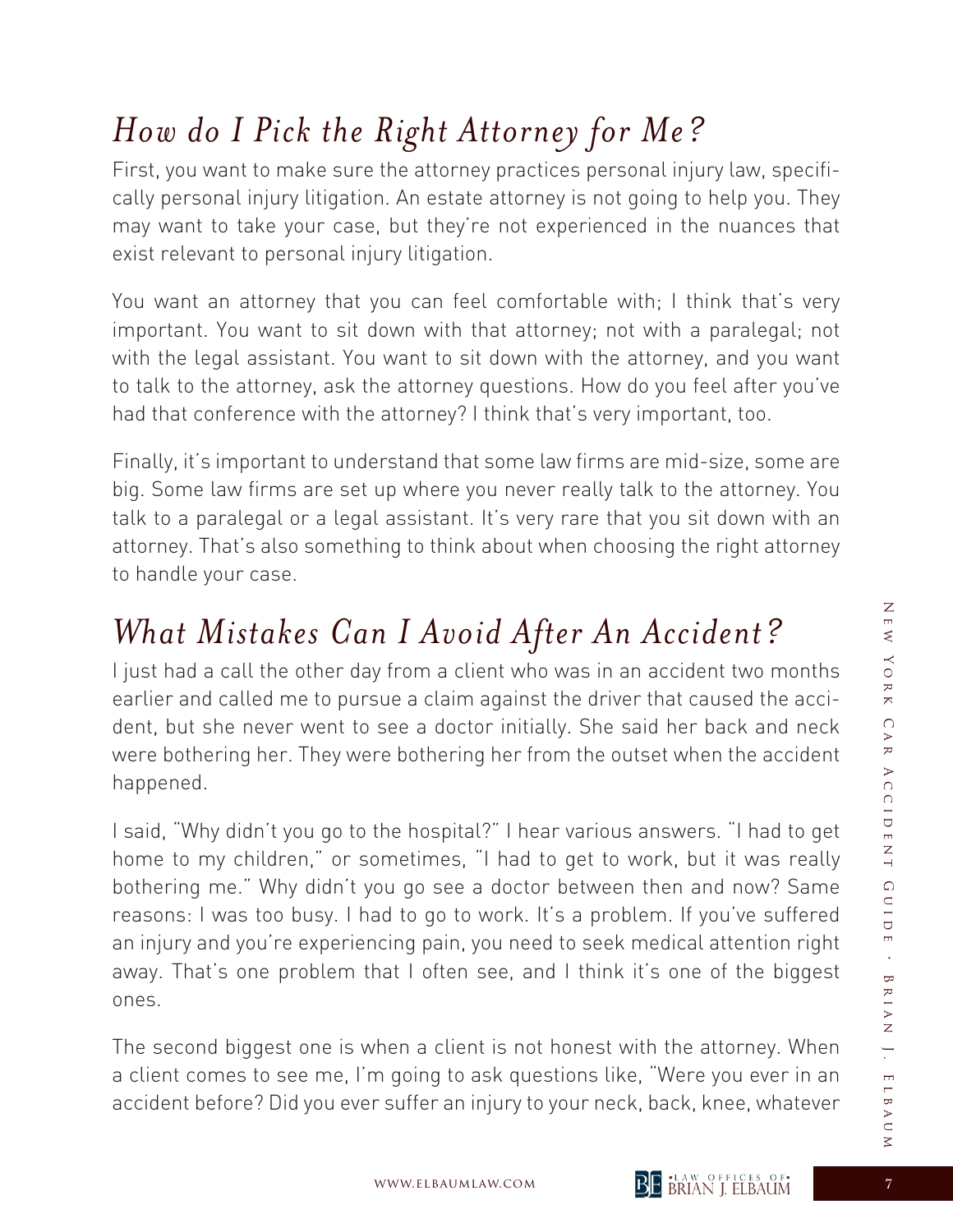the injury might be?" If the answer should be yes but is no, it could be problematic down the road. It is extremely important that a client be honest with the attorney, so the attorney can properly represent and guide the client through the process.

### *Should I Talk to the Insurance Companies?*

The answer is, speak with the attorney first and let the attorney set that up. You do not want to talk to the insurance company. Yes, you do need to notify the

insurance company of the accident, but as far as statements, you want to sit down with an attorney first.

The attorney will set it up. The attorney will guide you through that process. You don't want to say something that you didn't mean to say or that may be problematic down the road. In fact, when clients come to see me, I tell them, if the insurance company calls you, you let them know that



you have counsel. You give them my information and I will do the rest.

#### *How Do I Get Reimbursed for Lost Wages?*

Clients in New York often ask me, "How do I pursue my loss wage claim?" "I haven't been able to work for the last three months and I want to get reimbursed". Through the insurance company of the vehicle that you were in at the time of the accident under the no-fault provision of the policy, you can get coverage. What does it require?

First, you need to get disability notes from your doctor stating that you were unable to work. You'll need to get from your employer what's called a wage verification document where the employer will show both your attendance or lack of attendance and what your earnings were. Through that process, and through your attorney guiding you through the process, you'll get your loss wages for the period that you were unable to work.

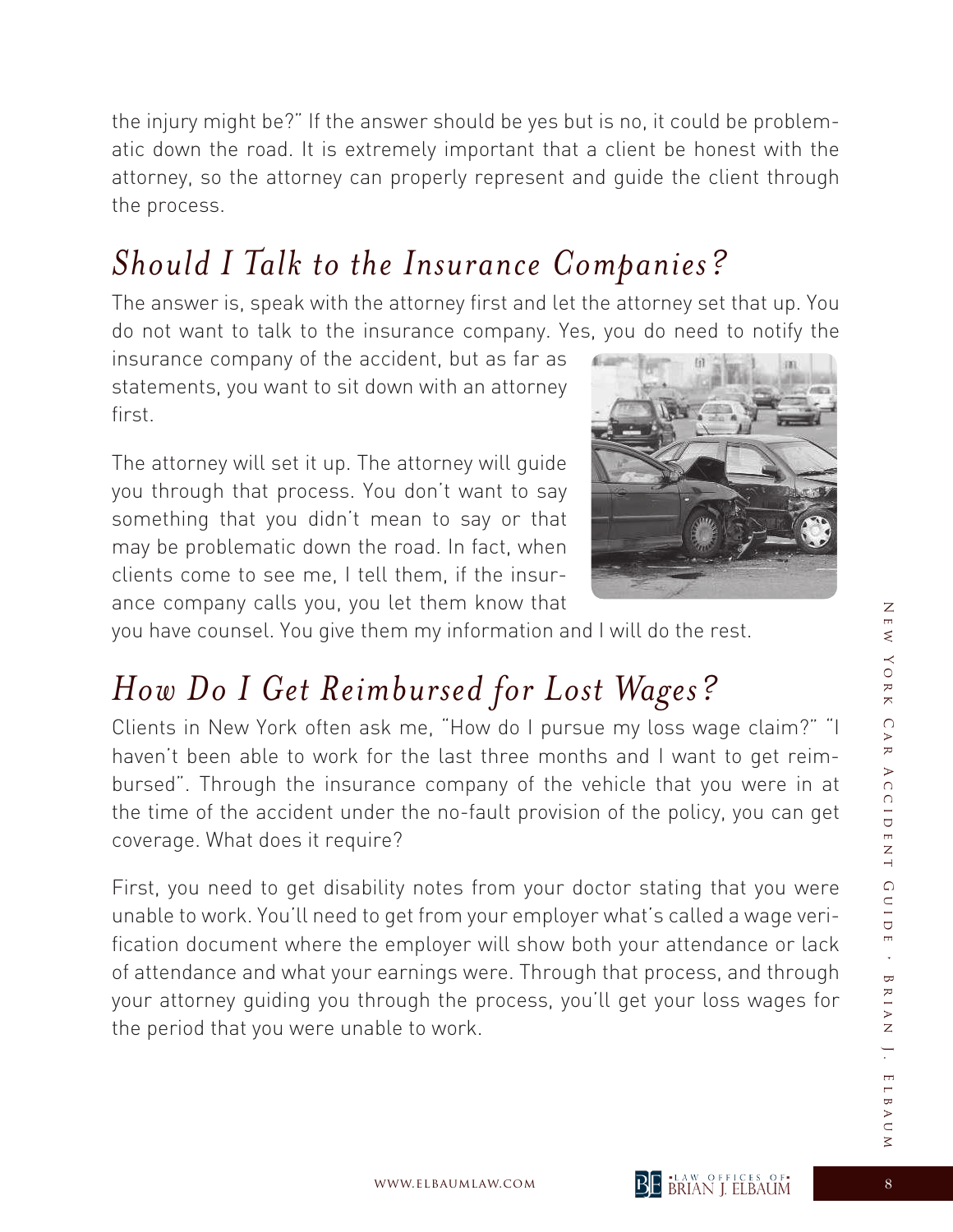#### *What Is No Fault Insurance?*

The other day I got a call from a client who was injured in a car accident. It was an intersection collision. He was going through the intersection with the green light and the other vehicle was going through the intersection with the red light. He came to me and I told him that you need to file what's called a no-fault application with your insurance company. He said to me, "Why do I need to do that? I didn't cause the accident." I said to him, "Because your insurance company is going to provide you with what's called no-fault benefits. The reason why it's called no-fault, is because it doesn't matter whose fault it is."

The vehicle that the injured party is in is going to cover for loss wages and medical expenses. It's not a complicated process, but it is a process that you want to have your attorney take care of. They'll submit the application; it's got to be done within 30 days of the accident. They'll guide you through that process. By submitting the application, it will ensure that you're protected relevant to the payment of medical bills and the payment of loss wages; what we call economic loss.

### *What Do I Do About a Serious Injury?*

If you're injured in a car accident seriously, the first thing you need to do is call 911. You want to get the police and an ambulance there as soon as possible if you're suffering from injuries. If you're able to do it, you want to take photographs of the accident scene. You want to take photographs of your motor vehicle. You want to take photographs of the area where the accident occurred.

You want to make sure you give the police an accurate statement of what happened. Very often clients will come to me with a police report and say, "It's not what happened." I'll say, "Well, did you talk to the police officers and give them a clear statement?" The answer is no. You want to make sure you give the police officers a clear statement. At some point early on, you're going to need to call a lawyer. A lawyer will help guide you through the process to make sure that your rights are protected. If you're entitled to recovery from anyone that may have been involved in causing the accident, they'll be able to make sure that you get that recovery.

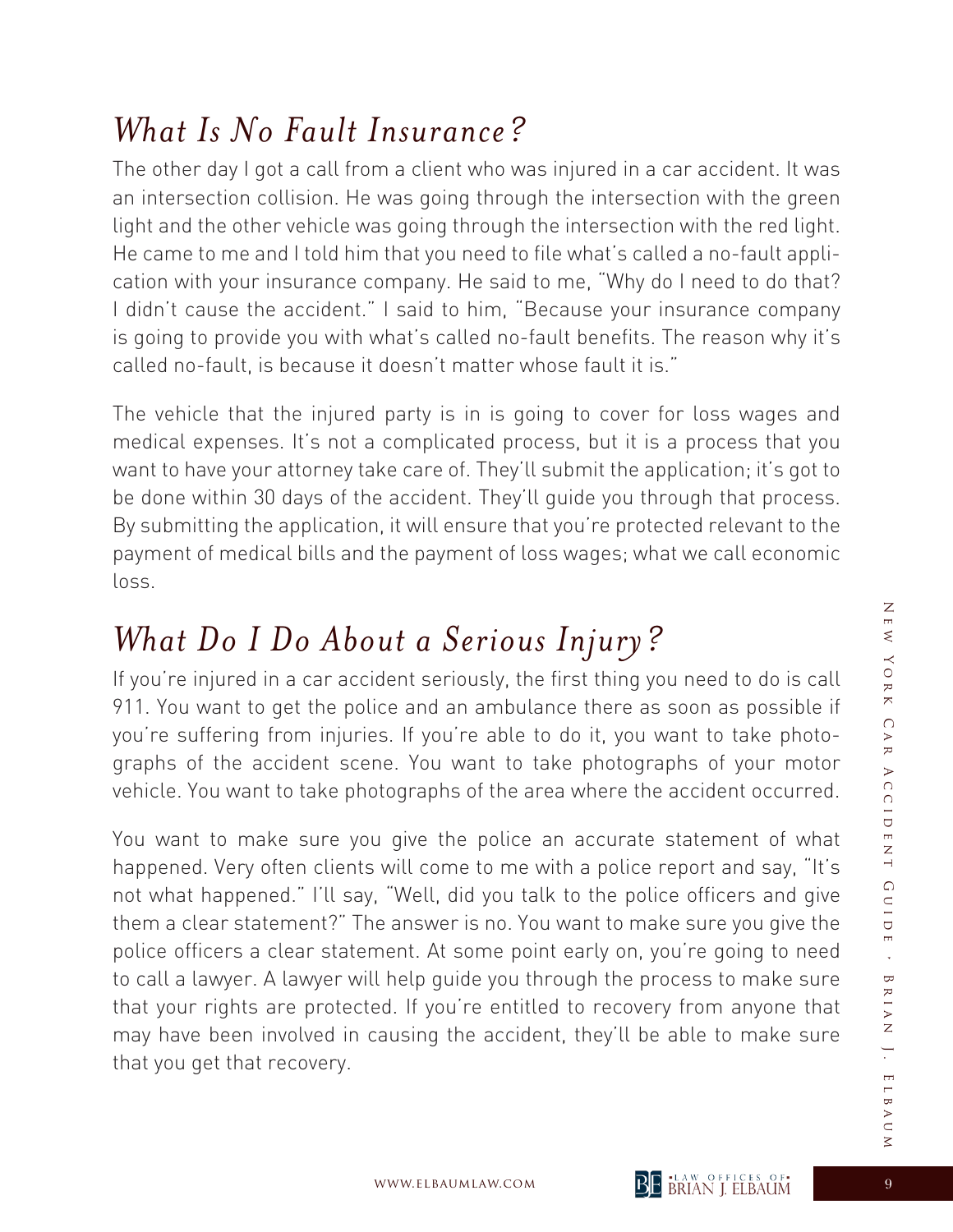#### *How Long Will This Case Take?*

It's a complicated answer. If the injury is significant, it could take quite a long time. If there are issues regarding liability, if both sides are pointing fingers at each other, that stuff sometimes has to be ironed out in court. That means litigation. Cases that don't require litigation can be settled optimistically within six months to a year. Cases that require litigation can require longer. It's not unusual or unheard of for a case to take three, four, even five years in New York.

# *How Long Do I Have to File?*

In New York when you're involved in a car accident with a private individual or a private entity, you need to file your lawsuit in court within three years of the accident.

There are shorter statutes of limitations relevant to if the City of New York is involved. You need to do it in a year and 90 days. There are other restrictions and other exceptions depending on who the defendant is, who you're going after. It's very important to understand that.

There are also insurance guidelines. You have to have that no-fault application in within 30 days of the accident. My suggestion is you do it as soon as possible; you get that no-fault application in. An attorney can guide you through this process and make sure all of these things are done and done properly.

# *How Much Is My Case Worth?*

Here in the state of New York, if you're involved in a car accident, it's not a simple answer. It depends on the extent of the injury. I have clients that come to me with broken bones. Those accidents are a little easier to evaluate early on, but even those can be more difficult to evaluate. It really comes down to the permanency of your condition.

You also have to look at liability. Liability is assigning fault for the accident. We need to know that it was the other guy's fault; that they caused the accident. It's not always clear-cut.

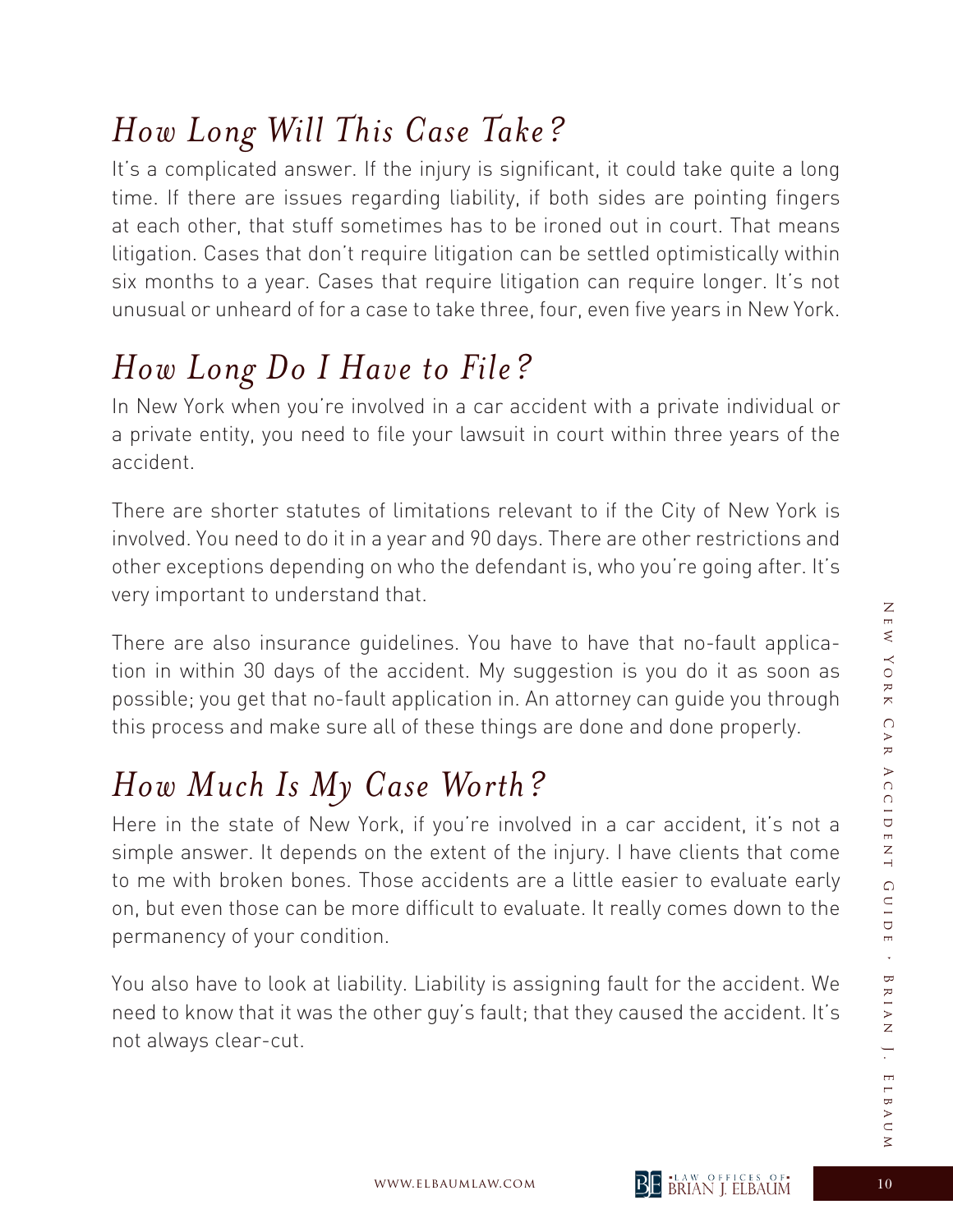I've gotten plenty of clients that have come to me and said, "The driver of the other car went through a red light." Then I get a copy of the police report, and wouldn't you know it, the driver of the other car said my client went through the red light. Now, all of a sudden you have an argument as to whose fault it was. That's going to play into the value as well. At the end of the day, there are so many factors that come into play in determining the value of the case.

# CONTACT US FOR A FREE Case Review

If you injured in a motor vehicle, don't hesitate to call our New York car accident lawyers. We have extensive knowledge of New York's traffic laws, and we've helped hundreds of victims recover compensation.

Call now for a free, no-obligation case review. We're happy to answer any questions you have about your case. Call now.



# About the Author

Brian J. Elbaum was only a few years out of law school when he decided to go out on his own in 1996.

 Twenty years later, he still holds fast to the same two winning principles:

- » Making sure clients are comfortable throughout the litigation process.
- » Achieving great results by being aggressive and making the responsible party constantly uncomfortable.

## *1996*

Brian graduated from Rutgers University in 1991 and earned his law degree from Brooklyn Law School in 1994. While he had a great job at a good firm after



 $\overline{\le}$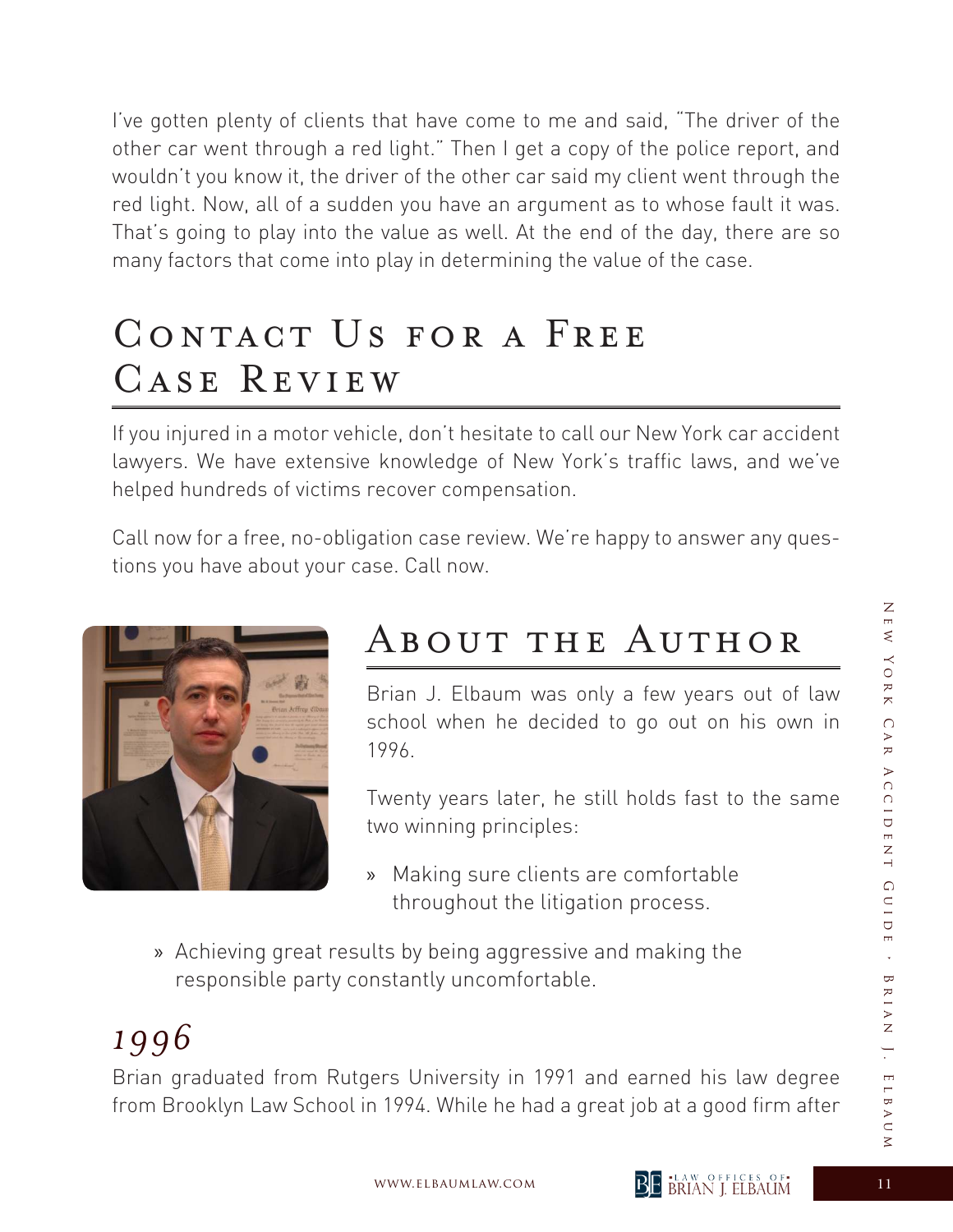graduating he quickly realized that he could serve clients better on his own, unburdened by the constraints of the law firm model and approach.

Brian felt so strongly in what he was doing that for his first year he was willing to work out of his apartment – a sixth floor walkup on East 37th Street & 3rd Avenue. Getting dressed every day in a full suit and tie to work from the desk in the corner of a modest one-bedroom, Brian took the cases no other attorney wanted. He quickly developed a reputation for making "lemons into lemonade," helping those personal injury clients who other attorneys couldn't.

#### *2016*

The Law Offices of Brian J. Elbaum have come a long way in 20 years. We've represented over 800 personal injury clients in Queens, Brooklyn, the Bronx, New York, Staten Island, Long Island, Upstate New York and New Jersey in cases involving construction accidents, auto accidents, slip & falls, medical/ dental malpractice, bar and nightclub assaults, product liability, and much, much more.

We've stayed small by design, continuing to believe as we did 20 years ago that, more lawyers means more internal politics and reduced focus on the client. At our office, you know that every case will be handled personally by Brian. And we've stayed true to our philosophy, demonstrating in case after case that being tough with the adversary and compassionate with our clients is a winning combination.

Brian is licensed to practice law in New York and New Jersey as well as the federal courts. He is active in New York's legal community as a Certified Member of the New York Trial Lawyers Association, Brooklyn Bar Association, and New York County Bar Association.

# *Our Office*

The story of our office mirrors the story of New York's past twenty years. We were located in 150 Broadway on 9/11, and moved to 708 3rd Avenue until downtown was ready for business again. As soon as it was, we moved to 111 John Street – until Superstorm Sandy hit and relocated us to our current location.

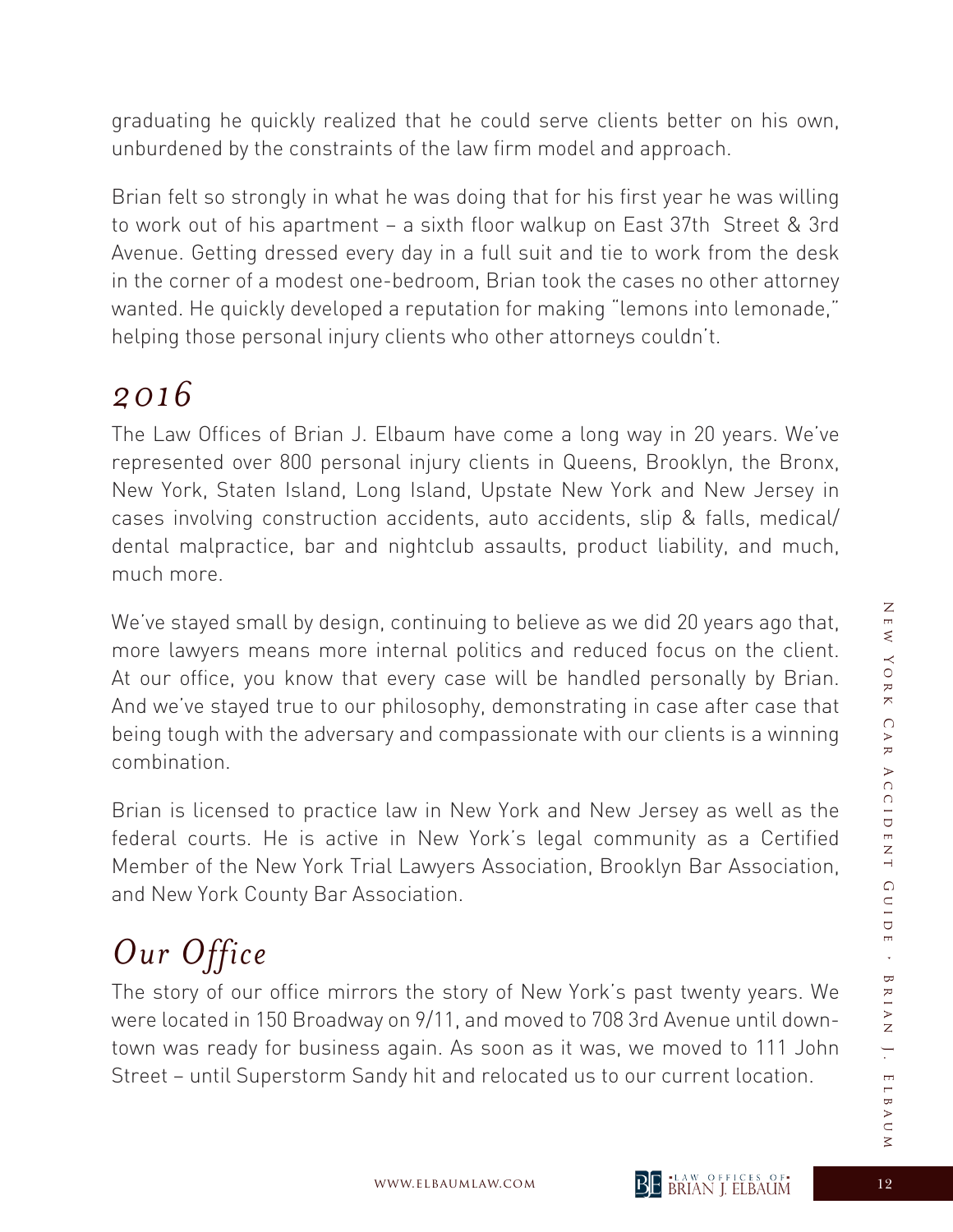Today, our office is inside the historic 11 Broadway building, just outside Bowling Green. Built 120 years ago in 1896, the Western Union branch office inside our building became a focus in the investigation into the Titanic disaster in 1912 as Senator Alden Smith sought to determine whether a message from the doomed ship had been transmitted to New York's White Star Line office next door.

Mr. Elbaum has broad experience in the areas of law practiced by the Firm and manages a team dedicated to meeting client needs. Prior to establishing the Firm, Mr. Elbaum worked for several New York law firms representing clients in cases ranging from workers' compensation to commercial litigation. He also served as a judicial intern to a New York Supreme Court Justice, investigated exchange violations as an intern at the New York Stock Exchange, and worked at an entertainment firm representing musicians. His extensive legal and business background has instilled in Mr. Elbaum a solid understanding of how to get things done in a variety of environments.

Mr. Elbaum once held the position of Vice President at an insurance company, for which he provided advisory services. This position has enabled him to gain an insider's view of the insurance industry. He translates that insight into solid advice for his clients on insurance-related matters.

In establishing the Firm, Mr. Elbaum received guidance and inspiration from his father, the late David Elbaum, Esq. David Elbaum served as Of Counsel to the Firm in its early years and provided key insights into several cases.